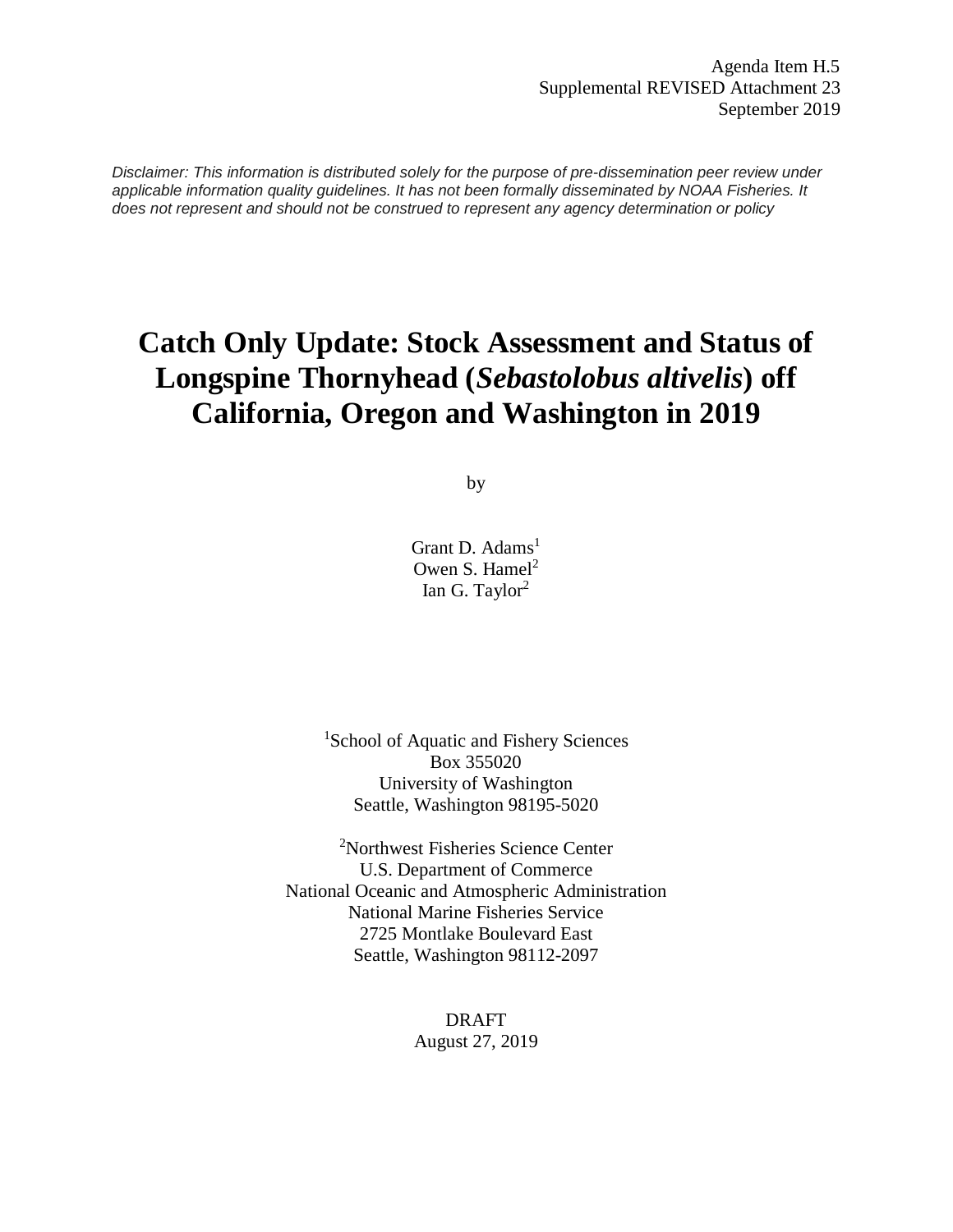This document should be cited as follows:

G. D. Adams, O.S. Hamel, & I. Taylor. 2019. Catch Only Update: Stock Assessment and Status of Longspine Thornyhead (*Sebastolobus altivelis*) off California, Oregon and Washington in 2019. Pacific Fishery Management Council, Portland, Oregon.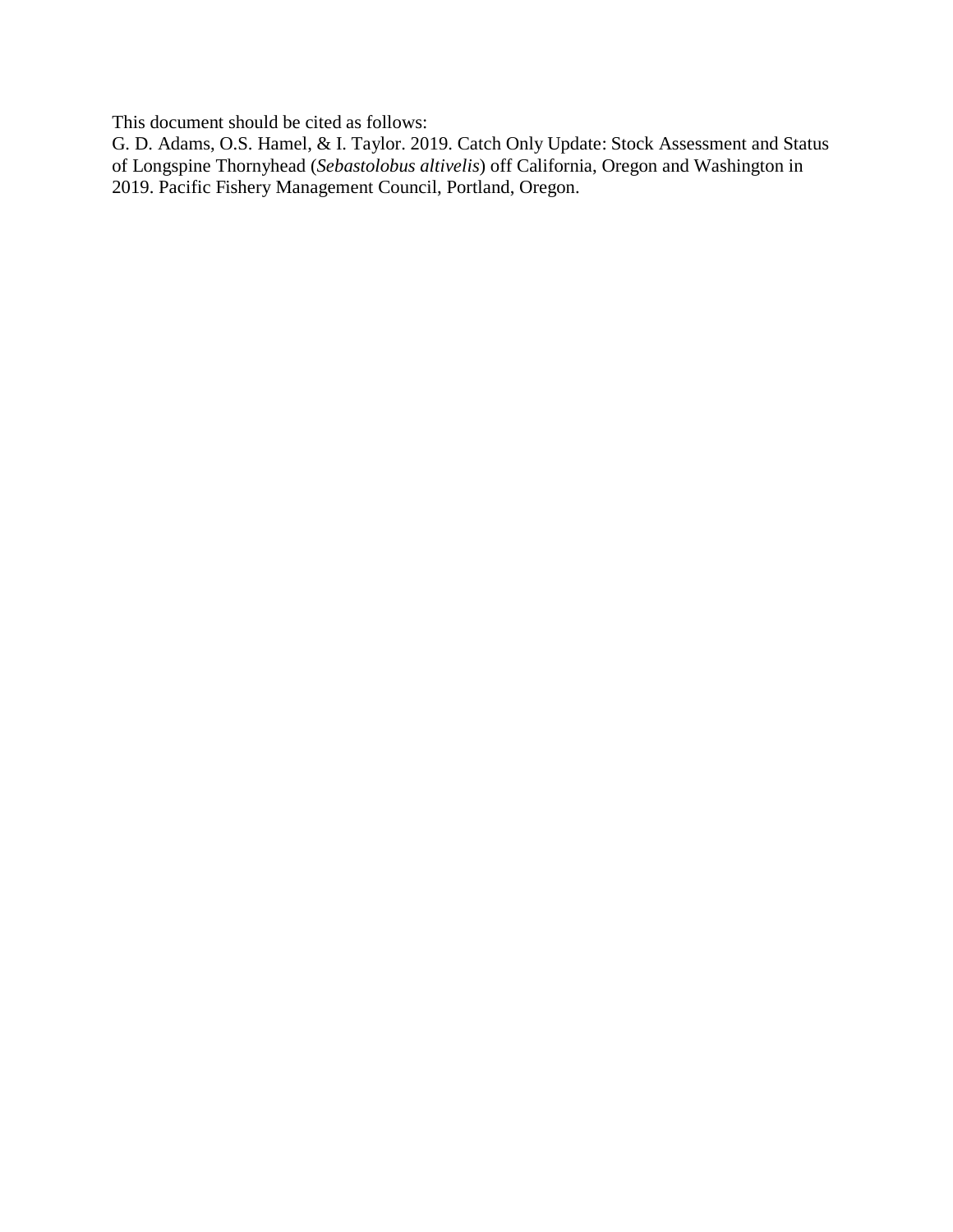## **Table of Contents**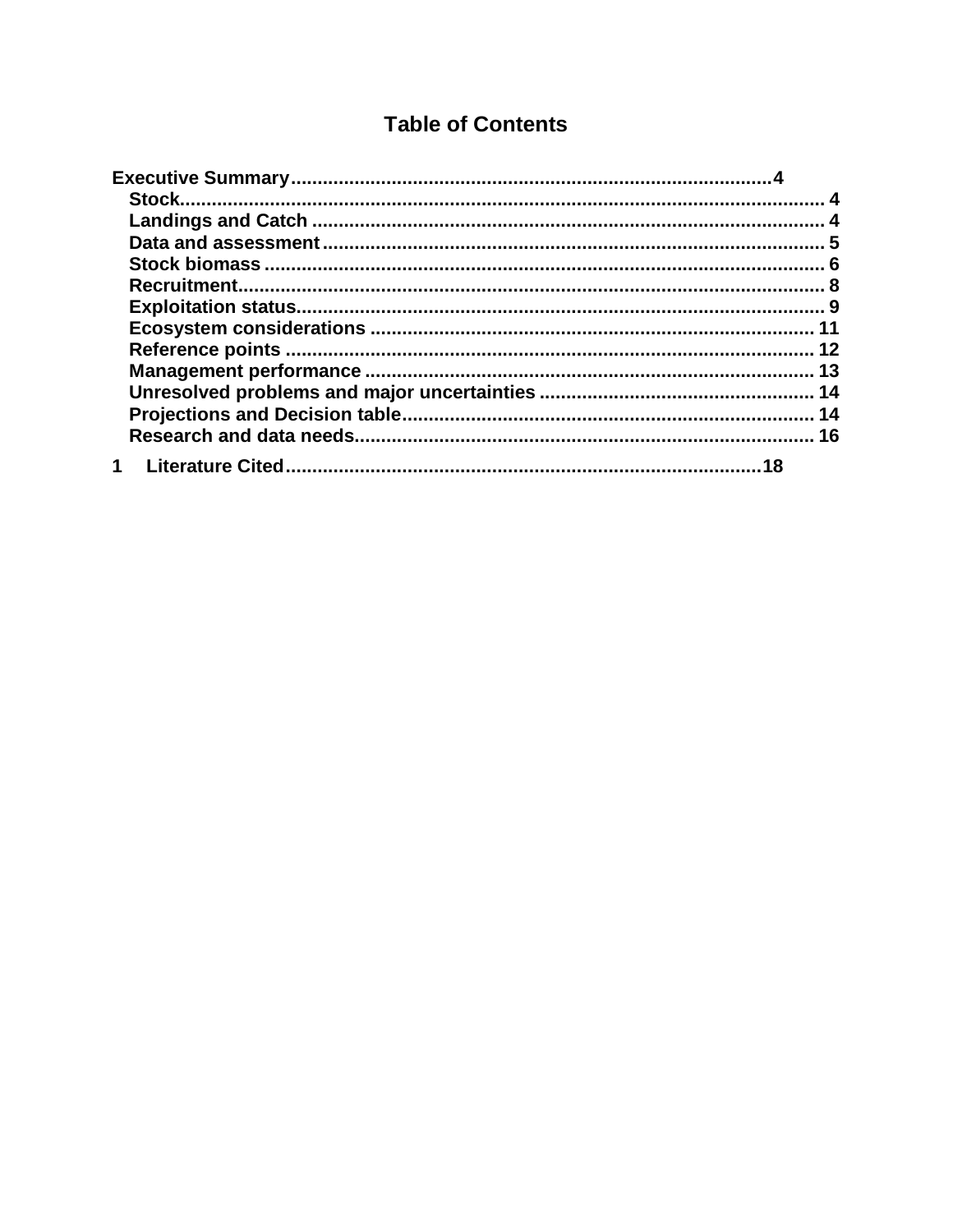## <span id="page-3-0"></span>**Executive Summary**

## <span id="page-3-1"></span>**Stock**

This is a catch-only update to the 2013 assessment (Stephens & Taylor, 2013) of the longspine thornyhead (*Sebastolobus altivelis*) population located off the west coast of the continental USA, from the US/Canadian border in the north to the southern end of the Conception INPFC area (32.5° latitude). Longspine thornyheads have been reported from 200 meters to as deep as 1,755 m, however survey and fishery data are only available down to 1,280 m. This resource is modeled as a single stock because genetic analyses do not indicate significant stock structure within this range. This is the same stock assumption made in the most recent assessment of longspine thornyhead in 2005 (Fay, 2005).

## <span id="page-3-2"></span>**Landings and Catch**

Landings of longspine were modeled as a single coast-wide fishery. Very small amounts of longspine thornyhead are caught using gears other than trawl; this catch was combined with the trawl catch. Recreational fishery landings of thornyheads were negligible, so only commercial landings were included in the model.

The fishery for thornyheads increased gradually during the 1960s and 1970s, but did not expand significantly until the late 1980s with the development of a market for smaller thornyheads. At their peak in the early 1990s, annual landings were over 6,000 mt. Landings have declined in recent years in response to increased management restrictions. Landings in this assessment were estimated for the period 1964-2012.

Discard rates (landings divided by total catch) for longspine have been estimated as high as 46% per year, but are more frequently below 20%. Discard rates in the trawl fisheries observed by the West Coast Groundfish Observer Program (WCGOP) from 2003–2011 were less than 20%, except in 2009 when they were 28%. Discard rates dropped to less than 5% in 2011.

|       | Total | Total |
|-------|-------|-------|
| Years | Catch | Dead  |
| 2007  | 810   | 958   |
| 2008  | 1,243 | 1,467 |
| 2009  | 1,171 | 1,379 |
| 2010  | 1,359 | 1,593 |
| 2011  | 926   | 972   |
| 2012  | 871   | 912   |
| 2013  | 1,094 | 1,142 |
| 2014  | 926   | 964   |
| 2015  | 772   | 803   |
| 2016  | 673   | 698   |
| 2017  | 838   | 870   |
| 2018  | 371   | 385   |

**Table a: Recent Catches**

**Figure a: Catch History**

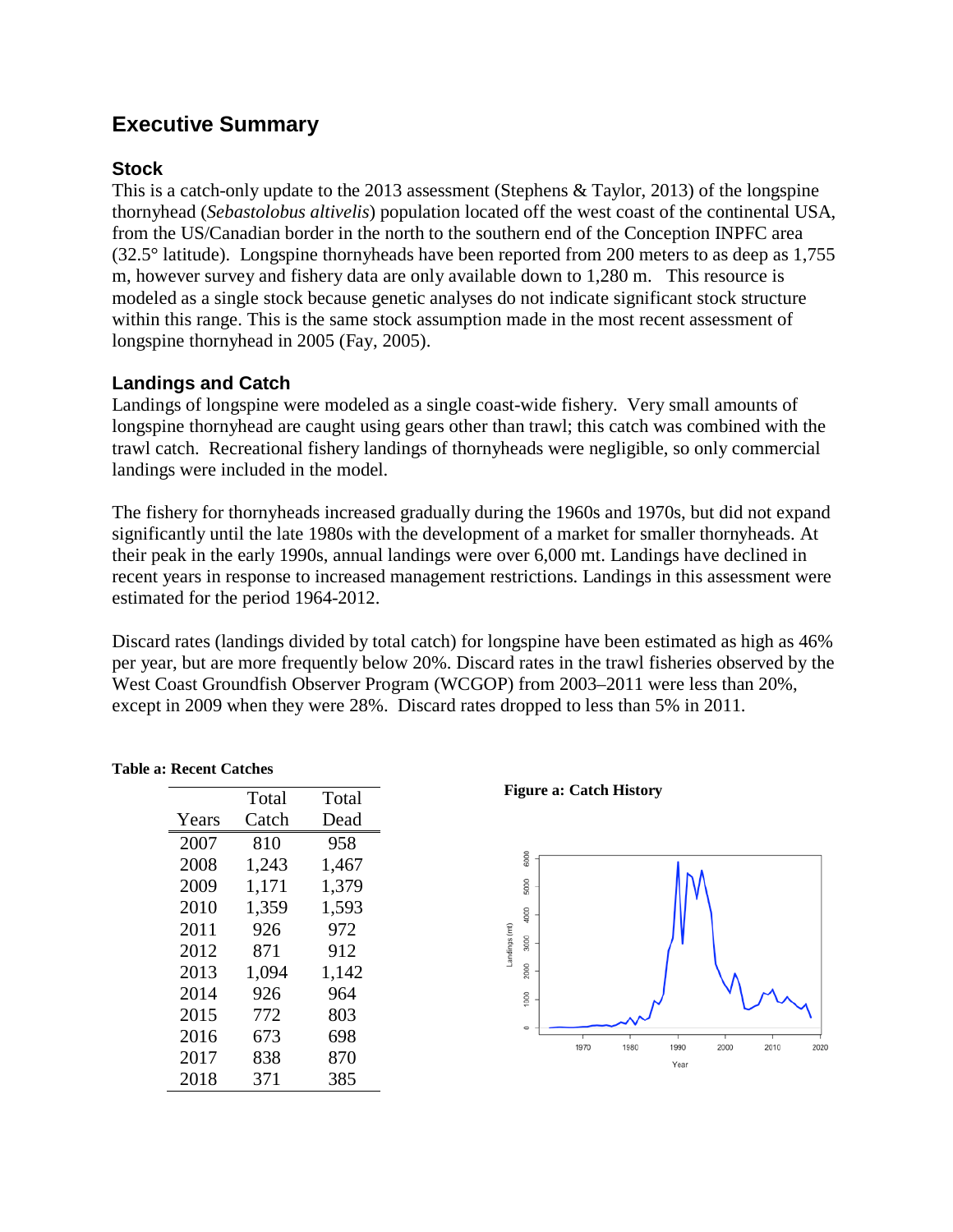## <span id="page-4-0"></span>**Data and assessment**

This is a catch-only update to the fifth stock assessment of West Coast longspine thornyhead (Stephens & Taylor, 2013). The previous stock assessments were conducted in 1990, 1992, 1994, and 1997, 2005, and most recently in 2013. Data sources, model structure, and assumptions made were the same as the 2013 assessment. Data sources included in the assessment are:

- 1. Commercial landings (1964-2018) and length composition information (1978-2012) from California, Oregon and Washington obtained from the PACFIN database;
- 2. Commercial landings from the California Department of Fish and Wildlife (CDFW, 1934- 1980);
- 3. Commercial landings from the Oregon Department of Fish and Wildlife (ODFW, 1932- 1986);
- 4. Discard rates and length compositions from an Oregon State University observer study (Pikitch, 1985-87);
- 5. Discard rates from the Enhanced Data Collection Project (EDCP, 1995-99);
- 6. Discard rates, length compositions, and mean body weights from the West Coast Groundfish Observer Program (WGCOP, 2002-2011);
- 7. Biomass indices and length-composition information from the Alaska Fisheries Science Center (AFSC 1997, 1999-2001) and Northwest Fisheries Science Center (NWFSC, 1998-2002) FRAM slope surveys.
- 8. Biomass indices and length-composition information from the Northwest Fisheries Science Center (NWFSC, 2003-2012) combined shelf-slope survey.

All data except commercial landings between 2013 and 2018 were used to fit an age-structured population dynamics model using the length-age-structured model Stock Synthesis 3, version 24o (Methot 2013). Parameters for this assessment included a natural mortality rate (M) of 0.11, and Beverton-Holt steepness (h) of 0.6. Fishery and survey selectivities were estimated as asymptotic, with the exception of the AFSC slope survey, which is domed.

All of the data used in the previous assessment has been retained and include: the time-series of landings from 1981-2012, the estimated historic catch for the years up to 1980, length compositions from each fishing fleet and survey, indices of abundance derived from new GLMM analyses of survey data, discard rates from both the 1980s Pikitch study and the current West Coast Groundfish Observer Program (WCGOP), and the discard rates from the EDCP study in the 1990s. As in the 2013 assessment, no age data is used in this analysis and growth parameters are fixed at the same values used in 2005. Additional years (2013-2018) of landings data were included in the catch only update and the population projected forward in time with the additional catches.

There are 103 estimated parameters in the assessment. The log of the unfished equilibrium recruitment,  $log(R_0)$ , controls the scale of the population. Annual deviations around the stockrecruit curve allow for uncertainty in the population trajectory, as well as in the selectivity and retention in the fishery and surveys.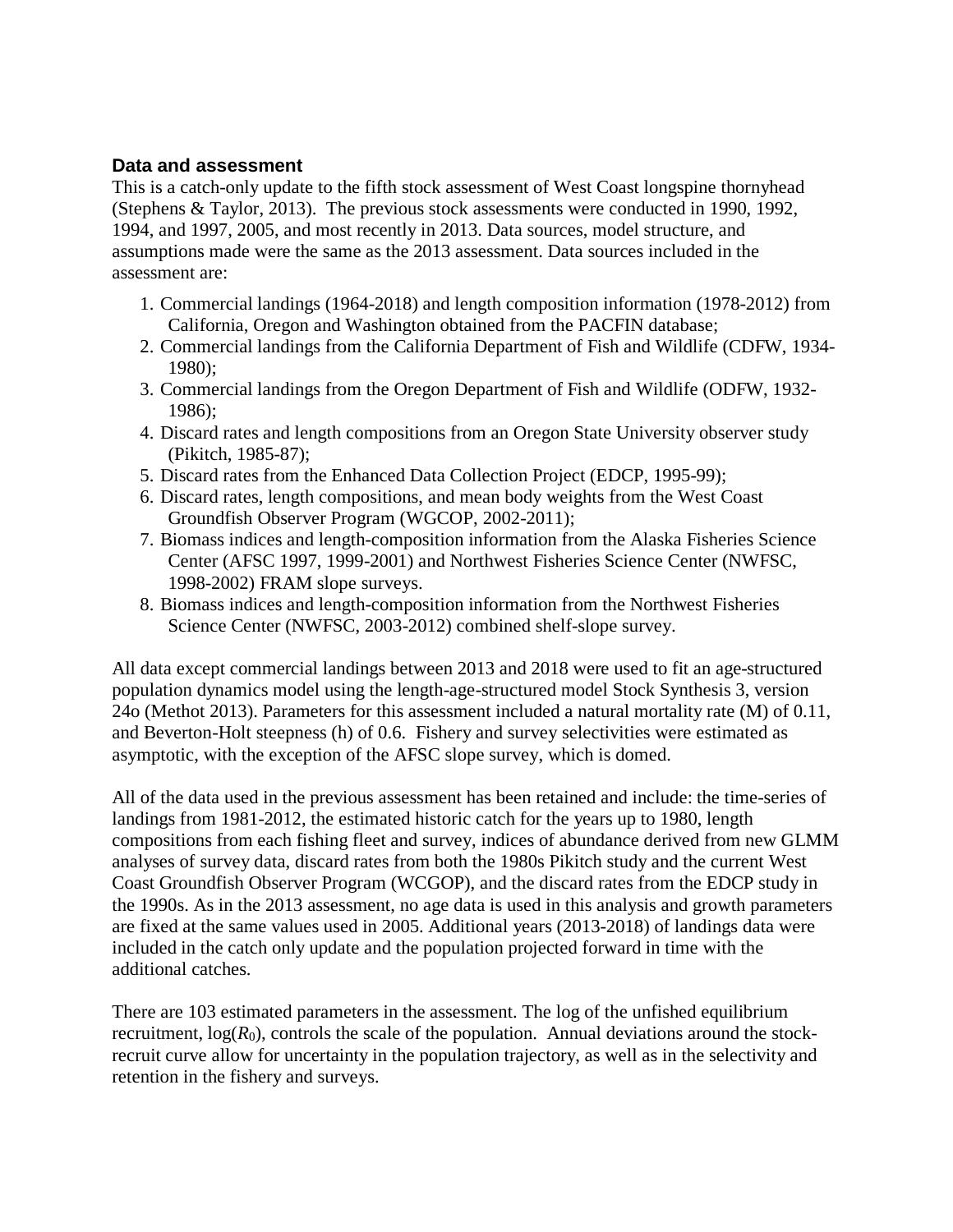#### <span id="page-5-0"></span>**Stock biomass**

Total and spawning biomass of longspine thornyhead declined from the beginning of the modeled period, in 1964, until the late 1990s, with the rate of this decline being highest from the late 1980s until the mid to late-1990s due to peak catches during that period. Total biomass reached a low of 48,200 mt (compared to an unexploited level of 91,509 mt) in 1998, and spawning biomass reached a low of 18,184 mt in 1999 (a depletion level of 46.5% of the unfished equilibrium level of 39,134). The stock, is currently only lightly exploited, and the current spawning biomass is estimated to be 28,687.8 mt (a depletion of 73%), with a 95% confidence interval of 11,982 - 44,796 mt.

| Year | Spawning<br>biomass<br>$(1000 \text{ mt})$ | $\sim$ 95% confidence<br>interval | <b>Estimated depletion</b> | $\sim$ 95% confidence<br>interval |
|------|--------------------------------------------|-----------------------------------|----------------------------|-----------------------------------|
| 2007 | 23,440                                     | 9,794-37,087                      | 59.9                       | $42.5 - 77.3$                     |
| 2008 | 24,674                                     | 10,432-38,917                     | 63.1                       | 45.0-81.1                         |
| 2009 | 25,705                                     | 10,863-40,547                     | 65.7                       | 46.8-84.5                         |
| 2010 | 26,771                                     | 11,336-42,206                     | 68.4                       | 48.8-88.0                         |
| 2011 | 27,689                                     | 11,669-43,710                     | 70.8                       | 50.3-91.2                         |
| 2012 | 28,698                                     | 12, 138 - 45, 257                 | 73.3                       | 52.2-94.5                         |
| 2013 | 29,436                                     | 12,458-46,414                     | 75.2                       | 53.5-96.9                         |
| 2014 | 29,744                                     | 12,514-46,974                     | 76                         | 53.8-98.2                         |
| 2015 | 29,782                                     | 12,476-47,089                     | 76.1                       | 53.7-98.5                         |
| 2016 | 29,593                                     | 12,365-46,820                     | 75.6                       | 53.3-98.0                         |
| 2017 | 29,231                                     | 12, 205 - 46, 257                 | 74.7                       | 52.5-96.8                         |
| 2018 | 28,688                                     | 11,949-45,427                     | 73.3                       | 51.5-95.1                         |
| 2019 | 28,389                                     | 11,982-44,796                     | 72.5                       | 51.3-93.7                         |

| Table b: Recent trend in beginning of the year biomass and depletion |  |  |  |
|----------------------------------------------------------------------|--|--|--|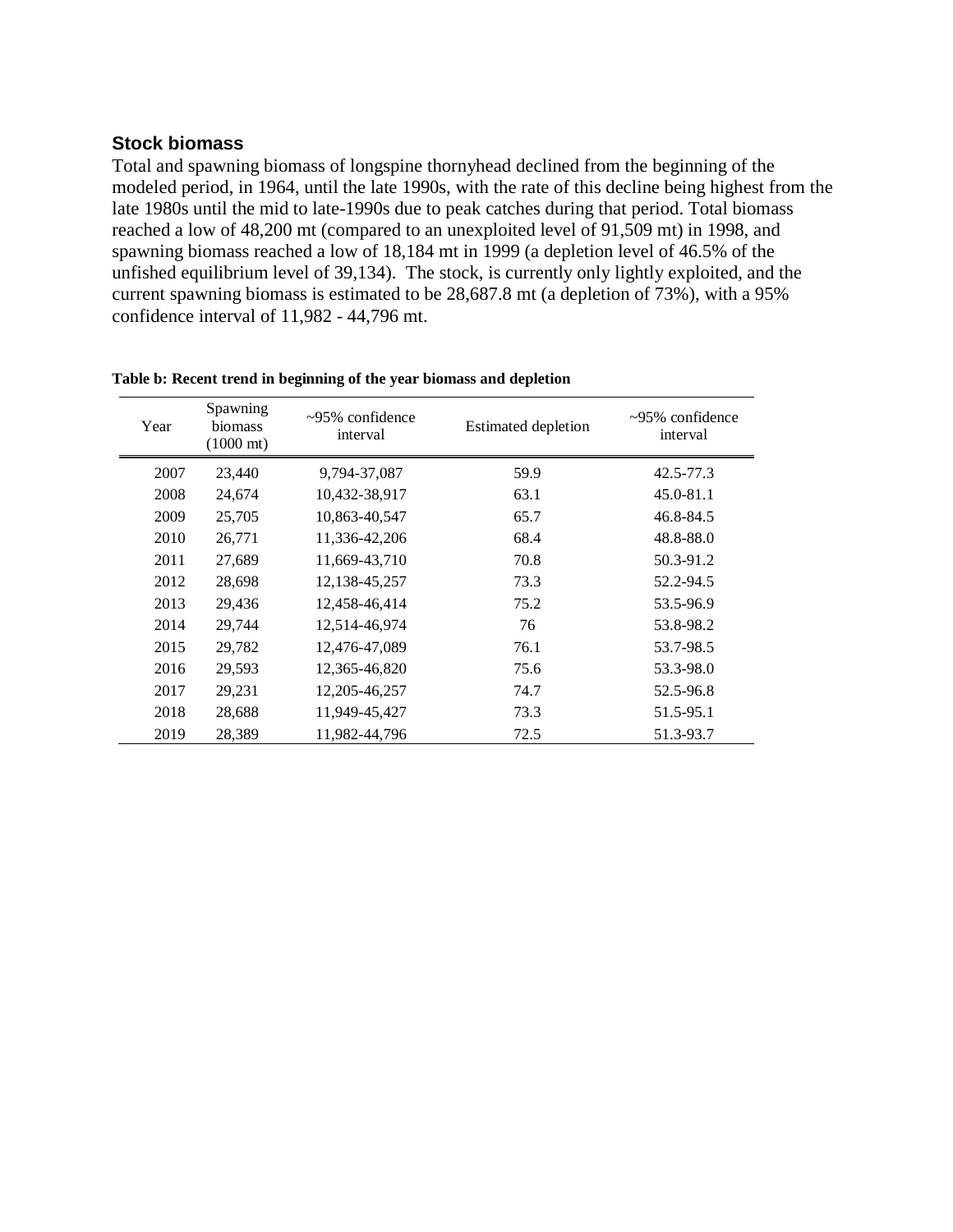

Spawning biomass (mt) with ~95% asymptotic intervals

Year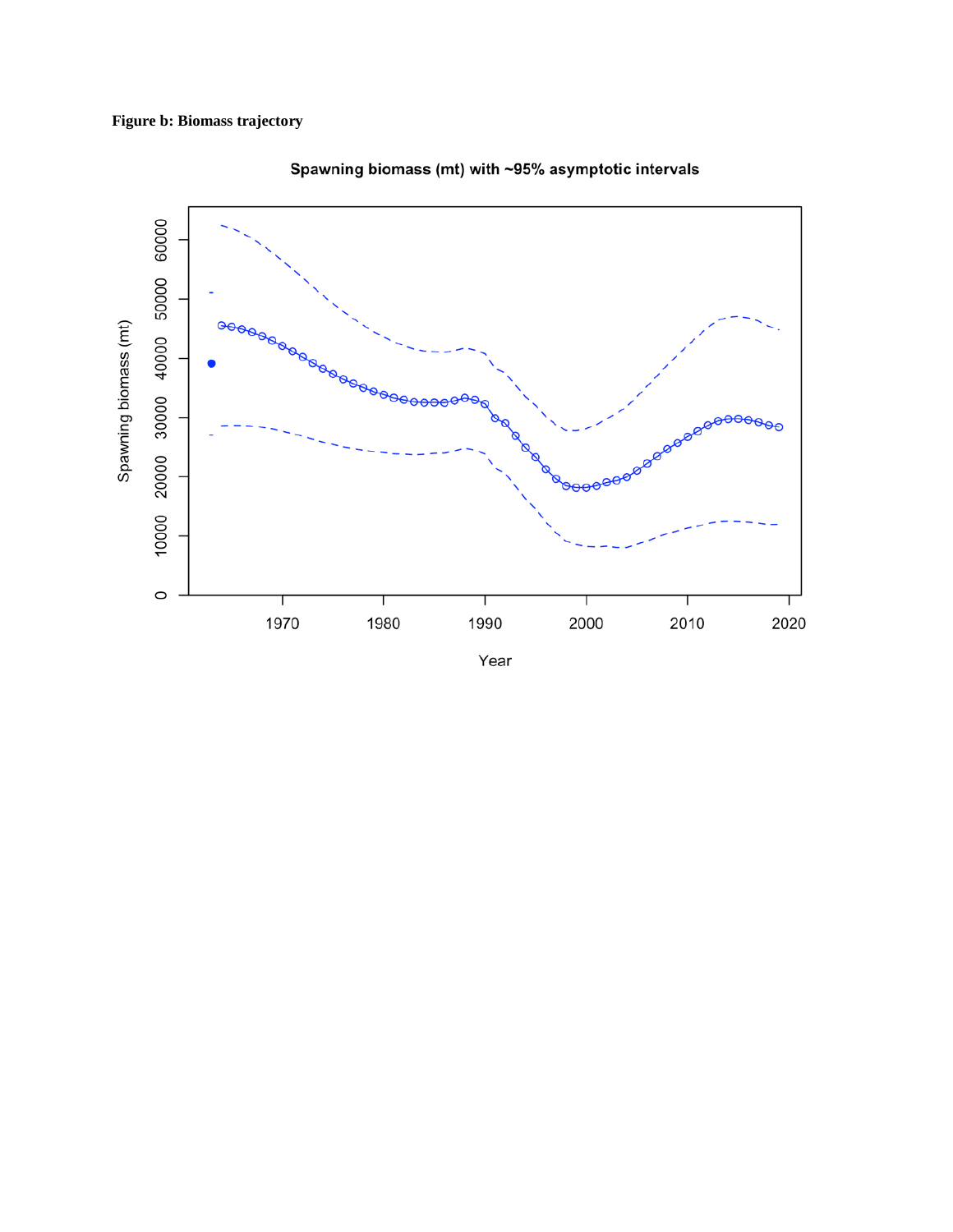#### <span id="page-7-0"></span>**Recruitment**

Expected annual recruitment was described by a Beverton-Holt function of spawning biomass. Annual deviations about this stock-recruitment curve were estimated for the years 1944 through 2018. The steepness parameter (*h*) was fixed at 0.6, and a likelihood profile conducted in 2013 over this parameter showed little sensitivity in the results to the value assumed for this parameter (Stephens & Taylor, 2013). They found that changing *h* to 0.779, the mean of the prior used in recent rockfish assessments (Thorson, 2013), changes the estimate of unfished equilibrium biomass by less than 1%. The impact of recruitment variability on the biomass for longspine thornyhead is low due to the long-lived nature of the species. The bulk of the biomass for this stock is contained in a large number of old age-classes. In addition, no age data are available for this species (other than that used to estimate growth). Estimation of recruitment events is therefore difficult, and information is only available to estimate recruitment for recent years when size-composition data from the slope surveys are available.

|  |  | <b>Table c: Recent recruitment</b> |
|--|--|------------------------------------|
|--|--|------------------------------------|

| Year | Estimated<br>recruitment<br>(millions) | 95% confidence<br>interval |
|------|----------------------------------------|----------------------------|
| 2007 | 65,196                                 | 27,452-154,838             |
| 2008 | 72,369                                 | 31, 234 - 167, 677         |
| 2009 | 67,170                                 | 27,834-162,096             |
| 2010 | 68,454                                 | 27,483-170,503             |
| 2011 | 92.717                                 | 35,502-242,135             |
| 2012 | 132,555                                | 41,580-422,583             |
| 2013 | 129,422                                | 40,852-410,013             |
| 2014 | 129,705                                | 40,943-410,896             |
| 2015 | 129.740                                | 40,952-411,025             |
| 2016 | 129,567                                | 40.894-410.518             |
| 2017 | 129,232                                | 40,783-409,511             |
| 2018 | 128,718                                | 40,611-407,981             |
| 2019 | 128,428                                | 40,528-406,968             |



**Figure c: Recruitment**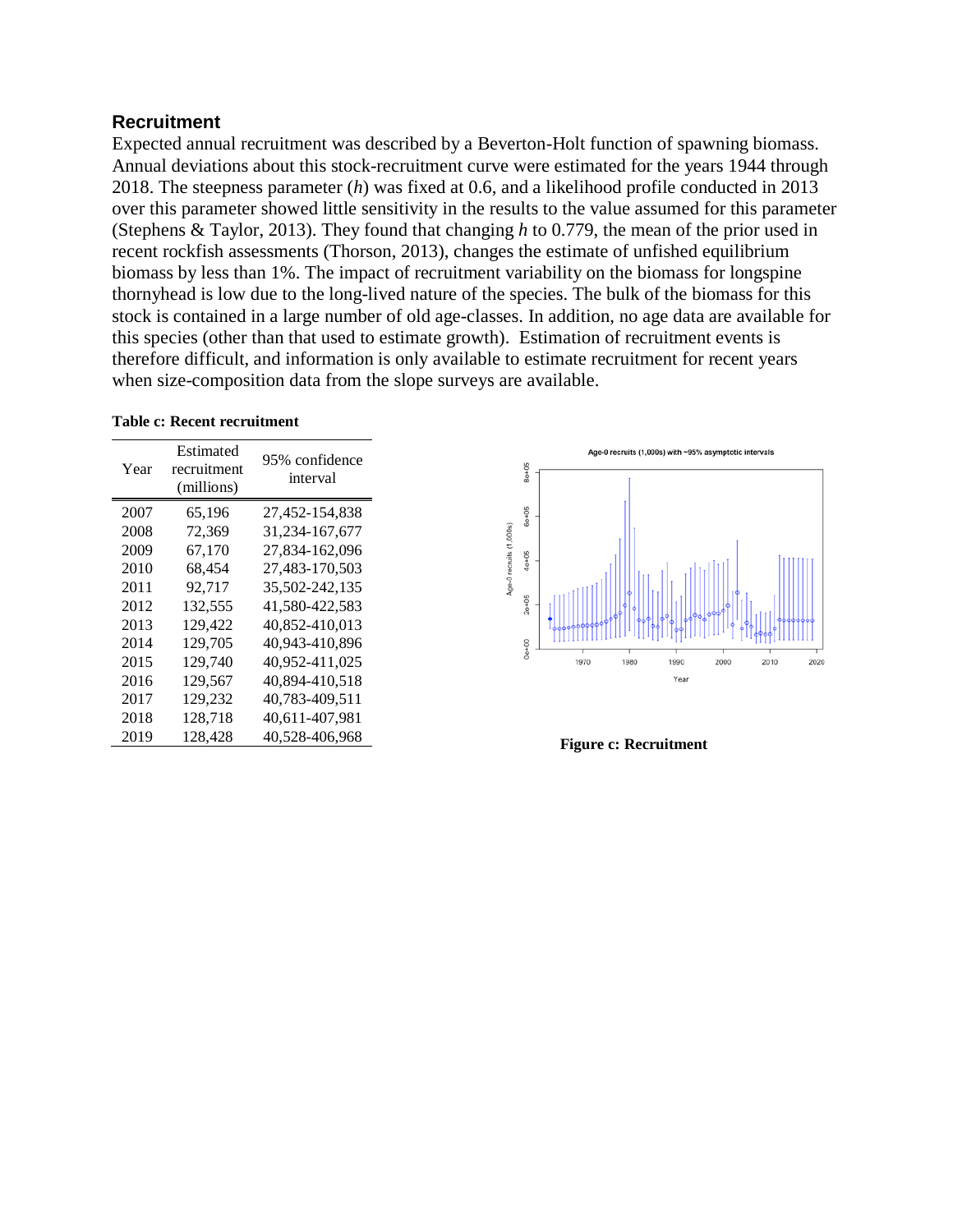## <span id="page-8-0"></span>**Exploitation status**

The 2019 spawning biomass of longspine thornyhead is estimated to be 73% of the unexploited equilibrium level. The stock is therefore well above the management target of SB40%. The current fishing mortality rate is also well below the  $F_{\text{msy}}$  proxy (F<sub>50%</sub>).

| Years | Estimated $(1-SPR)/(1-$<br>$SPR_{50\%}$ (%) | 95% Asymptotic<br>Interval | <b>Harvest Rate</b><br>(proportion) | 95% Asymptotic<br>Interval |
|-------|---------------------------------------------|----------------------------|-------------------------------------|----------------------------|
| 2007  | 40.63                                       | 21.25-60.01                | 0.015                               | $0.006 - 0.024$            |
| 2008  | 54.05                                       | 30.58-77.51                | 0.023                               | $0.009 - 0.036$            |
| 2009  | 50.15                                       | 27.77-72.54                | 0.021                               | $0.009 - 0.033$            |
| 2010  | 54.16                                       | 30.64-77.68                | 0.024                               | $0.010 - 0.038$            |
| 2011  | 36.16                                       | 18.52-53.80                | 0.014                               | $0.006 - 0.023$            |
| 2012  | 33.23                                       | 16.82-49.63                | 0.013                               | $0.006 - 0.021$            |
| 2013  | 37.52                                       | 19.54-55.50                | 0.016                               | $0.007 - 0.025$            |
| 2014  | 32.08                                       | 16.18-47.98                | 0.014                               | $0.006 - 0.022$            |
| 2015  | 27.07                                       | 13.25-40.89                | 0.011                               | $0.005 - 0.018$            |
| 2016  | 23.71                                       | 11.37-36.04                | 0.01                                | $0.004 - 0.016$            |
| 2017  | 28.46                                       | 14.07-42.85                | 0.012                               | $0.005 - 0.020$            |
| 2018  | 13.71                                       | 6.17-21.25                 | 0.006                               | $0.002 - 0.009$            |

**Table d. Recent trend in spawning potential ratio (entered as (1-SPR)/(1-SPR50%)) and summary exploitation rate (catch divided by biomass of age-2 and older fish)**

**Figure d. Estimated relative depletion with approximate 95% asymptotic confidence intervals (dashed lines) for the base case assessment model.**

 $1.4$  $1.2$  $\frac{10}{10}$ Fraction of unfished  $0.\overline{8}$ 0.6 Management target  $0.4$ Minimum stock size threshold  $0.2$  $0.0$ 1970 1980 1990 2000 2010 2020

Fraction of unfished with ~95% asymptotic intervals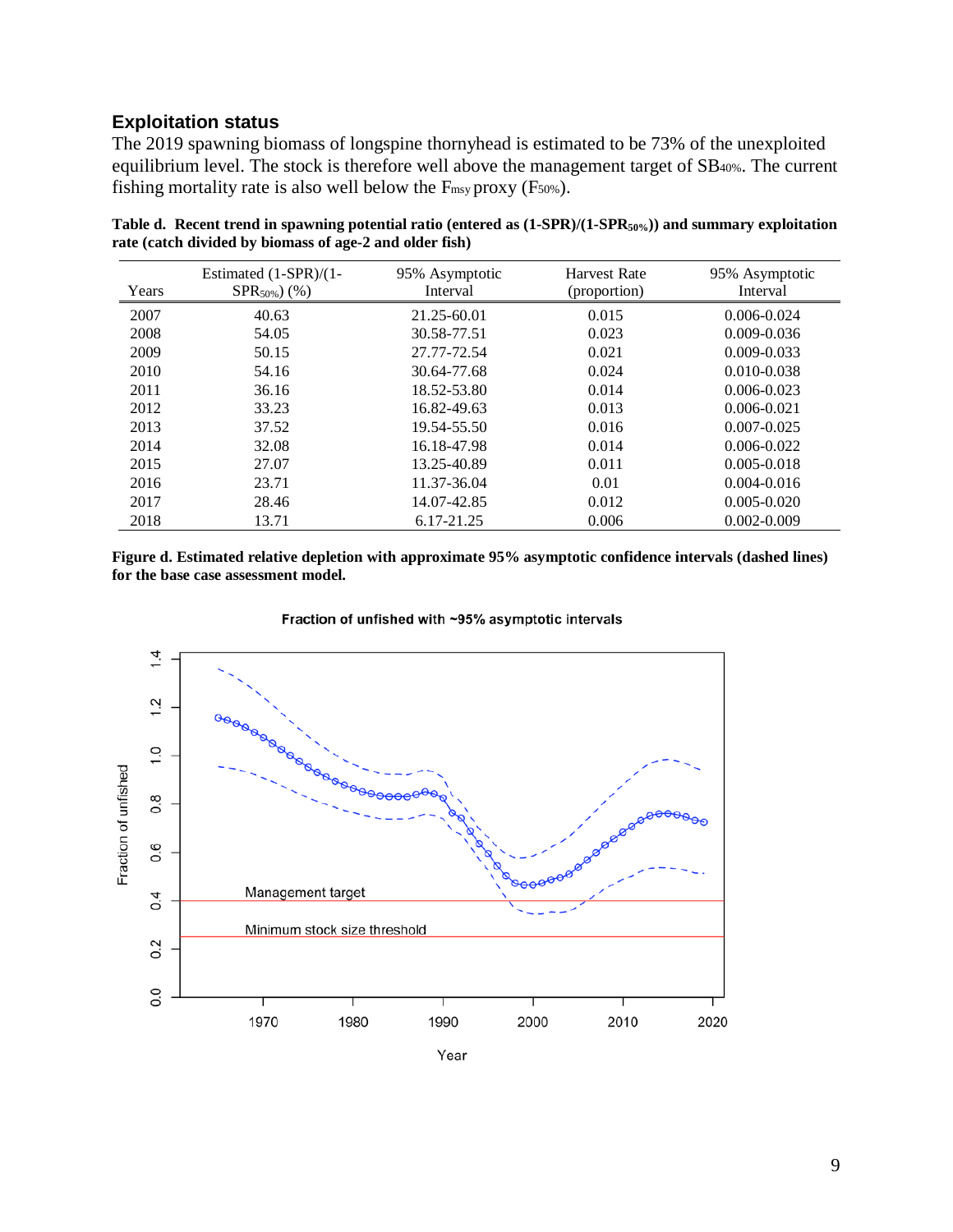**Figure e. Time-series of estimated summary harvest rate (total catch divided by age-2 and older biomass) for the base case model (round points) with approximate 95% asymptotic confidence intervals (grey lines).** 



**Figure f. Estimated spawning potential ratio (SPR) for the base case model with approximate 95%**  asymptotic confidence intervals. The ratio shown in the figure is  $(1-\text{SPR})/(1-\text{SPR}_50\%)$ , which is twice  $(1-\text{SPR})$ . **This ratio is chosen so that higher exploitation rates occur on the upper portion of the y-axis. The management target is plotted as red horizontal line and values above this reflect harvests in excess of the overfishing proxy based on the SPR50%.**

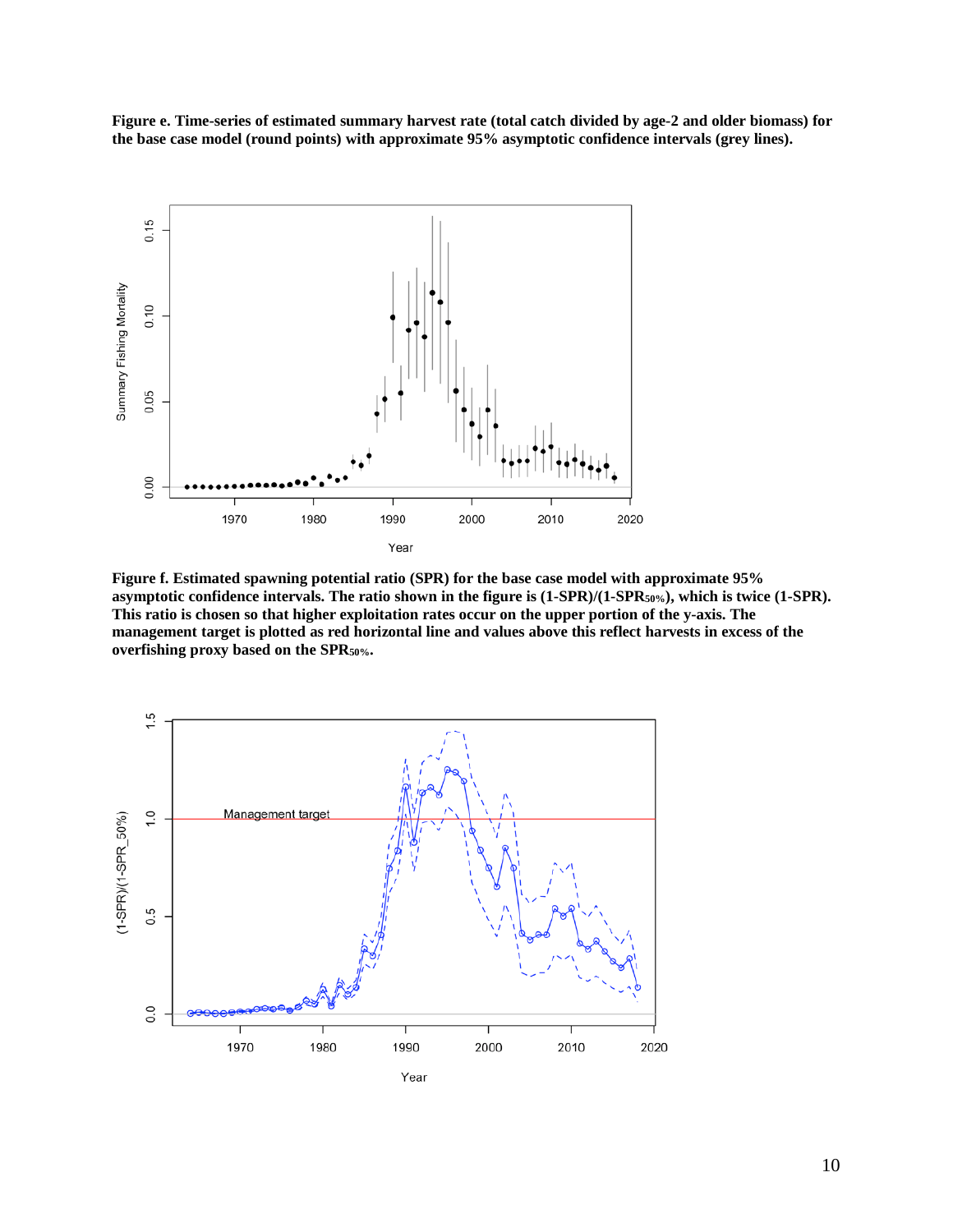**Figure g. Phase plot of estimated relative (1-SPR) vs. relative spawning biomass for the base case model. The relative (1-SPR) is (1-SPR) divided by 1-SPR50% (the SPR target). Relative depletion is the annual spawning biomass divided by the spawning biomass corresponding to 40% of the unfished spawning biomass. The red point indicates the year 2018.**



#### <span id="page-10-0"></span>**Ecosystem considerations**

Shortspine and longspine thornyheads have historically been caught with each other and with Dover sole and sablefish, making up a "DTS" fishery. Other groundfishes that frequently cooccur in these deep waters include a complex of slope rockfishes, rex sole, longnose skate, roughtail skate, Pacific grenadier, giant grenadier, Pacific flatnose as well as non-groundfish species such as Pacific hagfish and a diverse complex of eelpouts. Shortspine thornyheads typically occur in shallower water than the shallowest longspine thornyheads, and migrate to deeper water as they age. When shortspines have reached a depth where they overlap with longspines, they are typically larger than the largest longspines. Longspine thornyheads have been found in stomachs of shortspine thornyheads and sablefish, leading to the hypothesis that changes in abundance of these species could be linked through predation mortality. Because juvenile longspine thornyheads settle directly into adult habitat, there may be significant cannibalism, as well.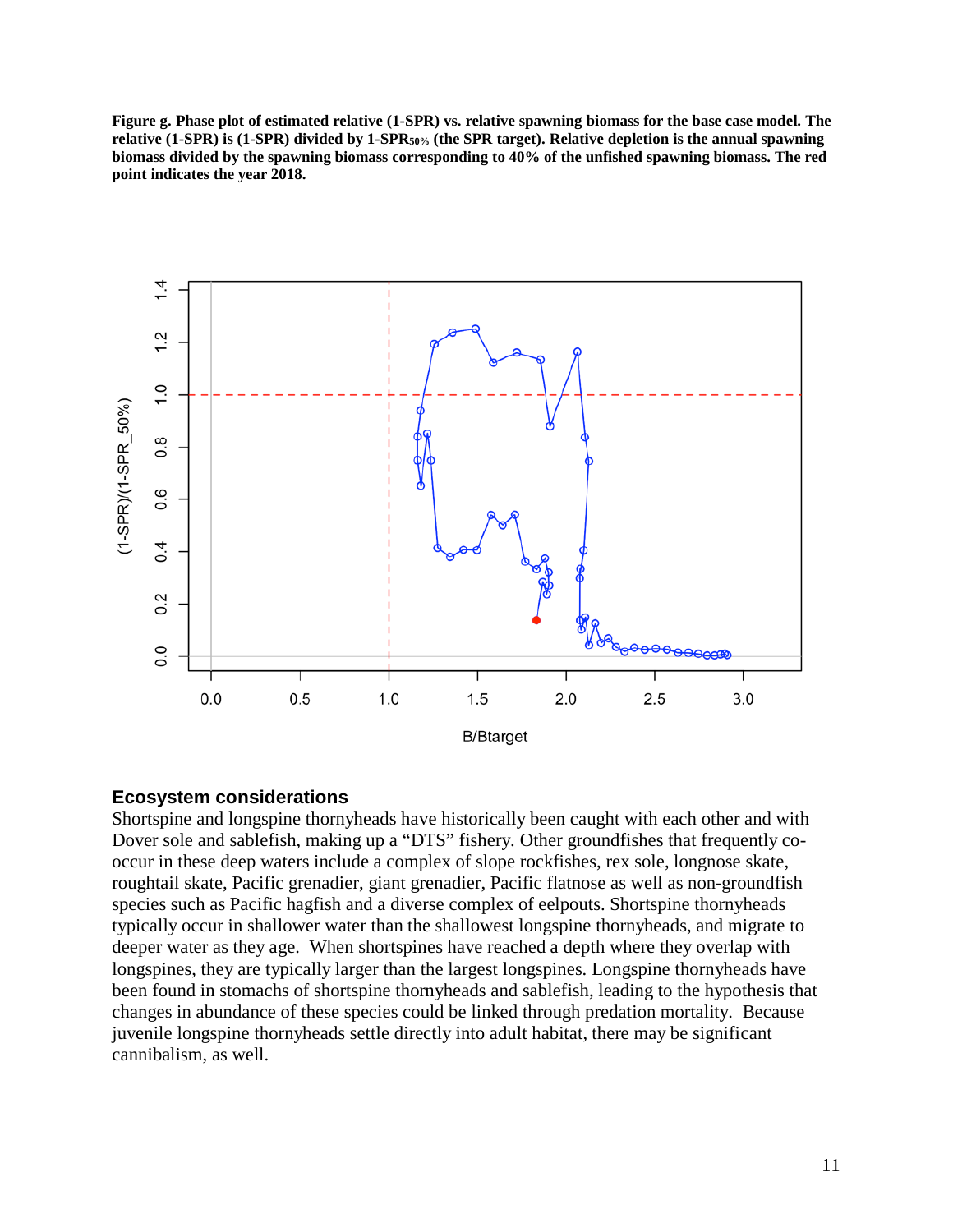Thornyheads spawn gelatinous masses of eggs which float to the surface. This may represent a significant portion of the upward movement of organic carbon from the deep ocean (Wakefield, 1990). Thornyheads have been observed in towed cameras beyond the 1,280 meter limit of the current fishery and survey, but their distribution, abundance, and ecosystem interactions in these deep waters are relatively unknown. Longspine thornyheads are estimated to occur to a maximum depth of 1,700 meters.

## <span id="page-11-0"></span>**Reference points**

Reference points were calculated using the estimated selectivity in the last year of the model (2012, and the estimated values are dependent on these assumptions. Sustainable total yield (landings plus discards) was estimated at 2,550 mt when using an SPR<sub>50%</sub> reference harvest rate and ranged from 1,737-3,363 mt based on estimates of uncertainty. The spawning biomass equivalent to 40% of the unfished spawning output  $(B_{40\%})$  was 16,070 mt. The most recent catches (landings plus discards) have been lower than the lower confidence bound of potential long-term yields calculated using an SPR<sub>50%</sub> reference point.

| Quantity                                              | <b>Estimate</b> | 95% Asymptotic Interval |
|-------------------------------------------------------|-----------------|-------------------------|
| Unfished Spawning Biomass (mt)                        | 39,134          | 27,093-51,175           |
| Unfished Age $2+$ Biomass (mt)                        | 91,049          | 61,394-120,704          |
| Spawning Biomass (2019)                               | 28,389          | 11,982-44,796           |
| Unfished Recruitment (R0)                             | 136,529         | 81,733-191,325          |
| Depletion (2019)                                      | 72.54           | 51.35-93.74             |
| <b>Reference Points Based SB40%</b>                   |                 |                         |
| Proxy Spawning Biomass (SB <sub>40%</sub> )           | 15,654          | 10,837-20,470           |
| SPR resulting in $SB40%$                              | 0.5             | 0.500-0.500             |
| Exploitation Rate Resulting in $SB_{40\%}$            | 0.06            | 0.058-0.063             |
| Yield with SPR Based On $SB40%$ (mt)                  | 2,487           | 1,718-3,255             |
| Reference Points based on SPR proxy for MSY           |                 |                         |
| Proxy spawning biomass $(SPR50%)$                     | 15,654          | 10,837-20,470           |
| $SPR_{50\%}$                                          | 0.5             | <b>NA</b>               |
| Exploitation rate corresponding to SPR <sub>50%</sub> | 0.06            | 0.058-0.063             |
| Yield with $SPR_{50\%}$ at SBSPR (mt)                 | 2,487           | 1,718-3,255             |
| Reference points based on estimated MSY values        |                 |                         |
| Spawning biomass at MSY (SBMSY)                       | 13,107          | 9,110-17,104            |
| <b>SPRMSY</b>                                         | 0.446           | 0.444-0.447             |
| Exploitation rate corresponding to SPRMSY             | 0.071           | 0.068-0.075             |
| MSY (mt)                                              | 2,528           | 1,746-3,310             |

#### **Table e. Summary of reference points for the base case model.**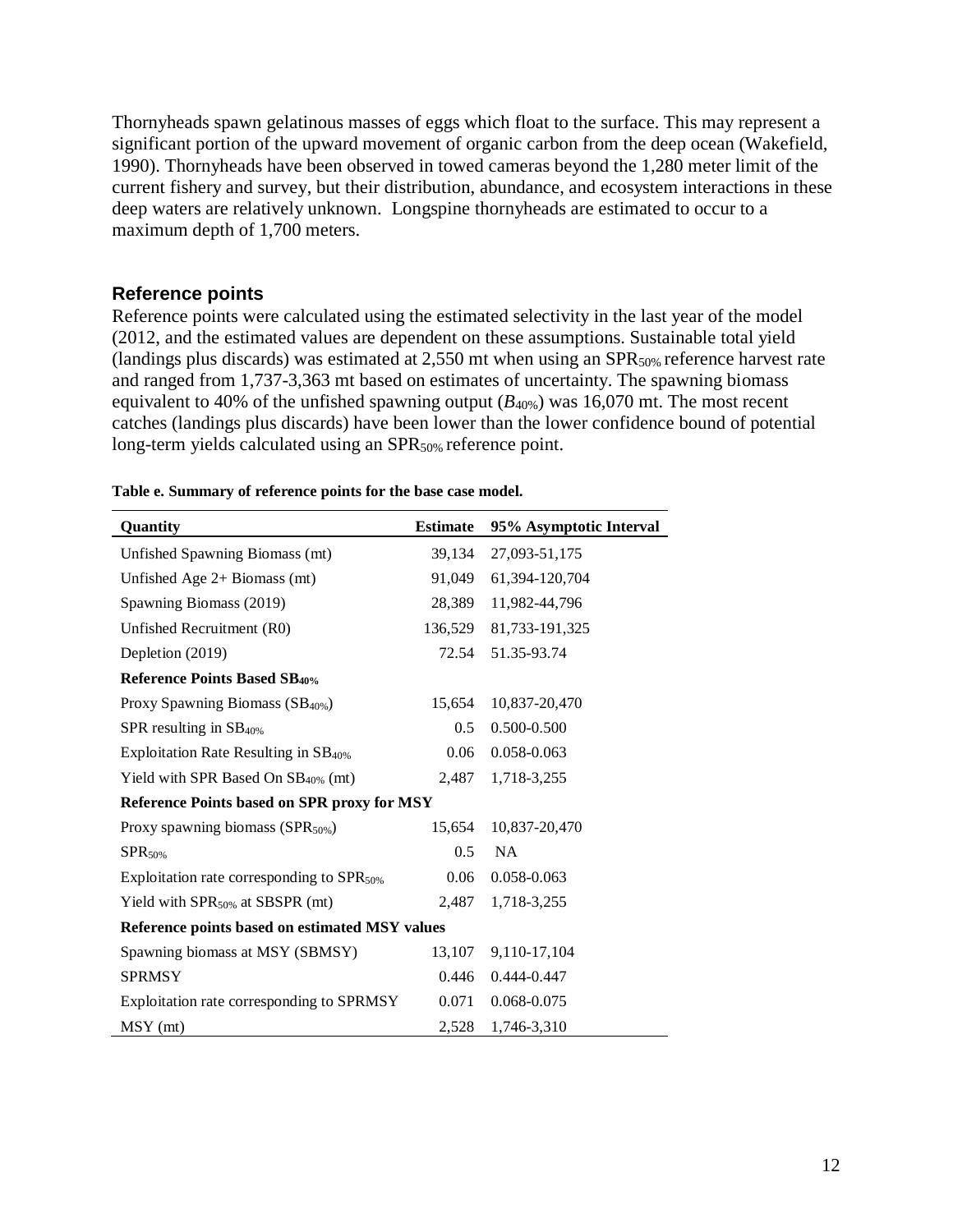## <span id="page-12-0"></span>**Management performance**

Catches for longspine thornyheads have not approached the catch limits in recent years. ACLs increased in 2007, however catch remained low. The fishery for longspine thornyhead may be limited by the ACLs on sablefish, with which they co-occur, and by the challenging economics of deep sea fishing.

| OFL<br>(mt) | ABC<br>(mt) | Commercial<br>Landings<br>(mt) | Estimated<br>Total<br>$\text{Catch}(\text{mt})$ |
|-------------|-------------|--------------------------------|-------------------------------------------------|
| 3,907       | 2,696       | 810                            | 958                                             |
| 3,907       | 2,696       | 1,243                          | 1,467                                           |
| 3,766       | 2,626       | 1,171                          | 1,379                                           |
| 3,671       | 2,560       | 1,359                          | 1,593                                           |
| 3.571       | 2,495       | 926                            | 972                                             |
| 3,483       | 2,430       | 871                            | 912                                             |
| 4.788       | 942         | 1,094                          | 1,142                                           |
| 4.915       | 942         | 926                            | 964                                             |
| 5,008       | 4,171       | 772                            | 803                                             |
| 4.797       | 3,996       | 673                            | 698                                             |
| 4,571       | 3,808       | 838                            | 870                                             |
| 4.339       | 3.614       | 371                            | 385                                             |
|             |             |                                |                                                 |

| Table f. Recent trend in total catch and commercial landings (mt) relative to the management guidelines. |
|----------------------------------------------------------------------------------------------------------|
| Estimated total catch reflect the commercial landings plus the model estimated discarded biomass.        |

**Table g. Projection of potential OFL, ABC, and catch, summary biomass (age-2 and older), spawning biomass, and depletion for the base case model projected with status quo catches in 2019 and 2020, and catches at the OFL adjusted by a P\*of 0.4 with uncertainty of 1 from 2021 onward. The 2019 and 2020 OFL's are values specified by the PFMC and not predicted by this assessment. The OFL in years later than 2020 is the calculated total catch determined by** *FSPR***.**

|      |            | Predicted |           |                |           |
|------|------------|-----------|-----------|----------------|-----------|
|      |            | ABC/      | Age $2+$  | Spawning       |           |
|      | Predicted  | Catch     | biomass   | <b>Biomass</b> | Depletion |
| Year | $OFL$ (mt) | (mt)      | (mt)      | (mt)           | (% )      |
| 2019 | 5,147.24   | 815.22    | 67,212.50 | 28,389.10      | 72.54     |
| 2020 | 5,122.93   | 793.39    | 67,176.80 | 28,024.00      | 71.61     |
| 2021 | 5,096.83   | 3,463.45  | 67,270.50 | 27,846.40      | 71.16     |
| 2022 | 4,837.84   | 3,225.58  | 65,003.20 | 26,625.90      | 68.04     |
| 2023 | 4,616.49   | 3,020.07  | 63,179.80 | 25,684.00      | 65.63     |
| 2024 | 4,432.59   | 2,845.18  | 61,736.40 | 24,961.80      | 63.79     |
| 2025 | 4,283.80   | 2,697.92  | 60,612.70 | 24,412.90      | 62.38     |
| 2026 | 4,166.41   | 2,574.60  | 59,750.50 | 24,001.20      | 61.33     |
| 2027 | 4,076.10   | 2,471.39  | 59,097.80 | 23,698.60      | 60.56     |
| 2028 | 4,008.46   | 2,384.63  | 58,610.10 | 23,482.50      | 60.01     |
| 2029 | 3,959.31   | 2,311.06  | 58,251.10 | 23,333.70      | 59.63     |
| 2030 | 3,924.92   | 2,247.87  | 57,991.50 | 23,235.40      | 59.37     |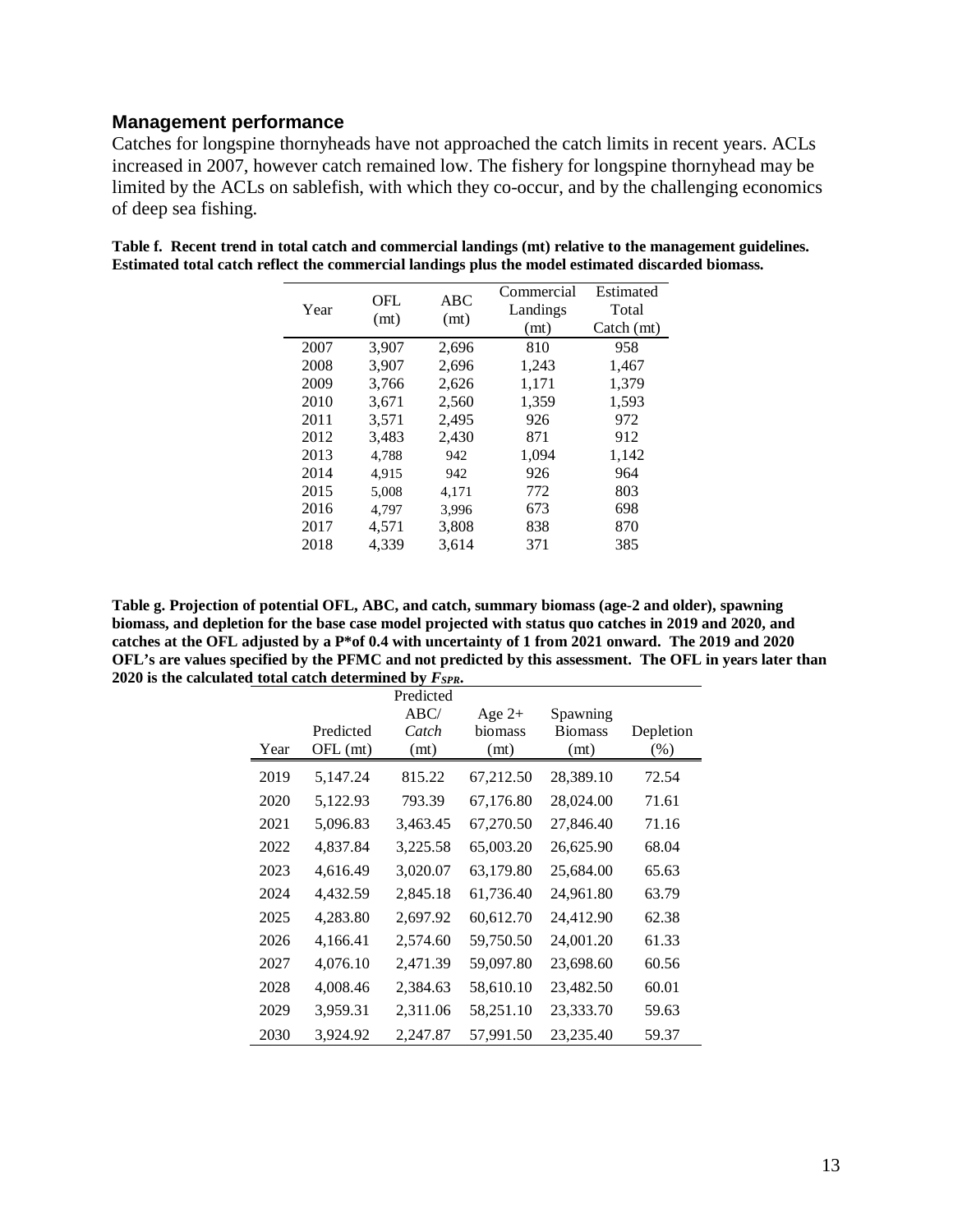## <span id="page-13-0"></span>**Unresolved problems and major uncertainties**

The absence of a reliable ageing method provides a significant hindrance to estimating growth and natural mortality of longspine thornyhead. Uncertainty persists as to both the maximum age and asymptotic length of longspines, since various values of each have been reported in the literature. Additionally, the indices of abundance are all relatively flat, providing little information about the scale of the population. The current NWFSC index has the largest number of data points of any available index on the west coast, and each additional year of this index will be valuable for understanding any changes in size composition or abundance. However, in the absence of large changes in longspine catch, the current state of the population is likely to persist.

## <span id="page-13-1"></span>**Projections and Decision table**

Axes of uncertainty for this assessment are the size of initial recruitment and the size of future catch. Initial recruitment is here represented by the log of the initial recruitment,  $\ln(R_0)$ . Table h displays the projected percent depletion and spawning biomass (in metric tons) for the base model using three values of  $LN(R_0)$ , to represent three states of nature, and three catch streams. The high state of nature was taken as the model in the profile over the equilibrium recruitment that had a change in negative log-likelihood equal to 1.2 units, which is an alternative way to calculate the approximate center of the upper 25% of probable possibilities. This high state better reflected the asymmetry in uncertainty about the scale of the population (with more information about the lower range than the upper range of probable population sizes).

The SSC assigned this longspine thornyhead assessment to Category 2, which is associated with a minimum value of  $\sigma = 1$  for adjustment of quotas based on scientific uncertainty (a process referred to by the notation "p\*"). The Pacific Fisheries Management Council chose a p\* value of 0.40 for longspine thornyheads, which leads to a multiplication of the OFL by 83.3%, which is the 40% quantile of a log-normal distribution with  $\sigma = 1$ .

The catch streams chosen for the decision table were the total catch, rather than landed catch, but discard rates were low under IFQs, so the difference between total catch and landings is small. The default catch stream was chosen based on applying the SPR = 50% default harvest control rule to the base model, including a  $p^* = 0.40$  and associated uncertainty of 1. The high catch stream was chosen based on applying the SPR = 50% default harvest control rule to the base model, including a  $p^* = 0.45$  and associated uncertainty of 1. The low catch stream was assumed to have total catch equal to the average over the years 2011–2012 or 942 mt.

The stock status remained above 25% in all years, regardless of the state of nature or management decision. The most pessimistic forecast scenario, combining the low state of nature with the high catch stream ( $p^* = 0.45$ ), resulted in a projected stock status of 38.4% in 2030, above the minimum stock size value. All other projections led to a higher projected status, with a maximum of 88.8% in 2021 for the combination of the high state of nature and low catch. Forecasts under the base case led to estimated status ranging from 2030 spawning depletion values of 54.8% in the high catch stream to 73.9% in the low catch stream.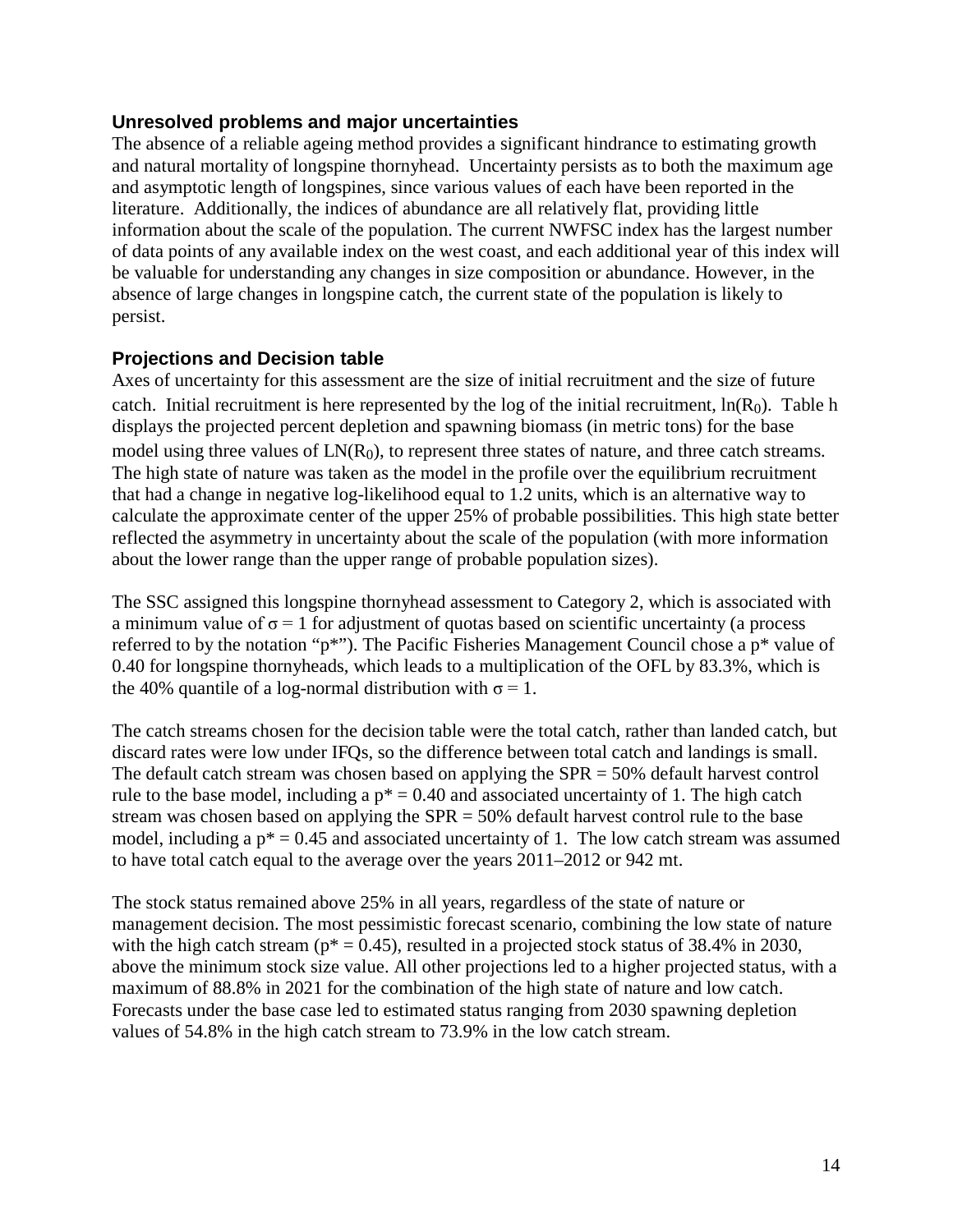|                              |      |       |                           | <b>State of nature</b>      |                   |                             |                   |                             |                   |
|------------------------------|------|-------|---------------------------|-----------------------------|-------------------|-----------------------------|-------------------|-----------------------------|-------------------|
|                              |      |       |                           | Low                         |                   | Base case                   |                   | High                        |                   |
| LN(R <sub>0</sub> )          |      |       |                           | 11.5                        |                   | 11.8243                     |                   | 12.3                        |                   |
| <b>Relative probability</b>  |      |       |                           | 0.25                        |                   | 0.5                         |                   | 0.25                        |                   |
| Management<br>decision       | Year | OFL   | $\text{Catch}(\text{mt})$ | Spawning<br>biomass<br>(mt) | Depletion<br>(% ) | Spawning<br>biomass<br>(mt) | Depletion<br>(% ) | Spawning<br>biomass<br>(mt) | Depletion<br>(% ) |
|                              | 2021 | 5,097 | 942                       | 17,902                      | 57.7              | 27,846                      | 71.2              | 50,722                      | 88.8              |
|                              | 2022 | 5,060 | 942                       | 17,951                      | 57.8              | 27,755                      | 70.9              | 50,211                      | 87.9              |
|                              | 2023 | 5,031 | 942                       | 18,082                      | 58.3              | 27,774                      | 71                | 49,880                      | 87.3              |
|                              | 2024 | 5,011 | 942                       | 18,263                      | 58.8              | 27,868                      | 71.2              | 49,676                      | 87                |
| 942 mt                       | 2025 | 5,001 | 942                       | 18,473                      | 59.5              | 28,007                      | 71.6              | 49,558                      | 86.8              |
|                              | 2026 | 5,002 | 942                       | 18,697                      | 60.2              | 28,173                      | 72                | 49,499                      | 86.7              |
|                              | 2027 | 5,011 | 942                       | 18,926                      | 61                | 28,353                      | 72.5              | 49,480                      | 86.6              |
|                              | 2028 | 5,027 | 942                       | 19,155                      | 61.7              | 28,540                      | 72.9              | 49,489                      | 86.7              |
|                              | 2029 | 5,049 | 942                       | 19,378                      | 62.4              | 28,727                      | 73.4              | 49,515                      | 86.7              |
|                              | 2030 | 5,074 | 942                       | 19,595                      | 63.1              | 28,911                      | 73.9              | 49,552                      | 86.8              |
|                              | 2021 | 5,097 | 3,463                     | 17,902                      | 57.7              | 27,846                      | 71.2              | 50,722                      | 88.8              |
|                              | 2022 | 4,838 | 3,226                     | 16,819                      | 54.2              | 26,626                      | 68.0              | 49,084                      | 85.9              |
|                              | 2023 | 4,616 | 3,020                     | 15,980                      | 51.5              | 25,684                      | 65.6              | 47,798                      | 83.7              |
|                              | 2024 | 4,433 | 2,845                     | 15,334                      | 49.4              | 24,962                      | 63.8              | 46,788                      | 81.9              |
| $ACL p* =$<br>$0.40$ sigma = | 2025 | 4,284 | 2,698                     | 14,840                      | 47.8              | 24,413                      | 62.4              | 45,995                      | 80.5              |
| $1.0\,$                      | 2026 | 4,166 | 2,575                     | 14,467                      | 46.6              | 24,001                      | 61.3              | 45,375                      | 79.5              |
|                              | 2027 | 4,076 | 2,471                     | 14,190                      | 45.7              | 23,699                      | 60.6              | 44,890                      | 78.6              |
|                              | 2028 | 4,008 | 2,385                     | 13,990                      | 45.1              | 23,483                      | 60.0              | 44,515                      | 77.9              |
|                              | 2029 | 3,959 | 2,311                     | 13,848                      | 44.6              | 23,334                      | 59.6              | 44,227                      | 77.4              |
|                              | 2030 | 3,925 | 2,248                     | 13,748                      | 44.3              | 23,235                      | 59.4              | 44,007                      | 77.1              |
|                              | 2021 | 5,097 | 4,208                     | 17,902                      | 57.7              | 27,846                      | 71.2              | 50,722                      | 88.8              |
|                              | 2022 | 4,772 | 3,903                     | 16,485                      | 53.1              | 26,293                      | 67.2              | 48,752                      | 85.4              |
|                              | 2023 | 4,494 | 3,641                     | 15,359                      | 49.5              | 25,066                      | 64.1              | 47,182                      | 82.6              |
|                              | 2024 | 4,262 | 3,421                     | 14,466                      | 46.6              | 24,100                      | 61.6              | 45,931                      | 80.4              |
| $ACL p* =$                   | 2025 | 4,072 | 3,237                     | 13,759                      | 44.3              | 23,343                      | 59.7              | 44,934                      | 78.7              |
| $0.45$ sigma =<br>1.0        | 2026 | 3,919 | 3,086                     | 13,200                      | 42.5              | 22,751                      | 58.1              | 44,138                      | 77.3              |
|                              | 2027 | 3,797 | 2,963                     | 12,758                      | 41.1              | 22,293                      | 57.0              | 43,504                      | 76.2              |
|                              | 2028 | 3,703 | 2,862                     | 12,410                      | 40.0              | 21,939                      | 56.1              | 42,999                      | 75.3              |
|                              | 2029 | 3,629 | 2,779                     | 12,131                      | 39.1              | 21,667                      | 55.4              | 42,597                      | 74.6              |
|                              | 2030 | 3,573 | 2,710                     | 11,900                      | 38.4              | 21,456                      | 54.8              | 42,275                      | 74.0              |

**Table h. Summary table of 12-year projections beginning in 2021 for alternate states of nature**  based on the axis of uncertainty (ln(R0). Columns range over low, mid, and high state of nature, **and rows range over different assumptions of total catch levels (discards + retained). The 2019 and 2020 OFL's are values specified by the PFMC and not predicted by this assessment.**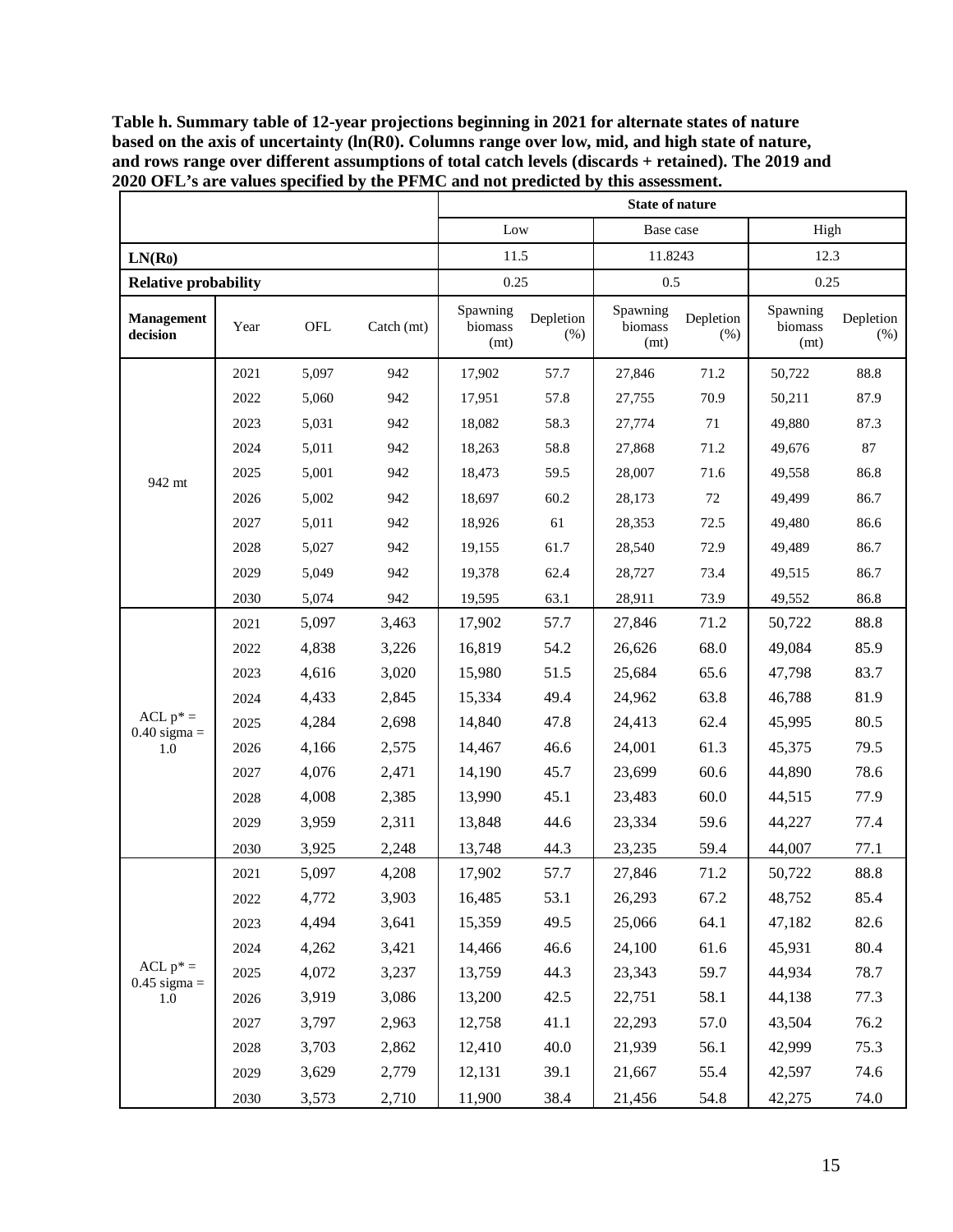## <span id="page-15-0"></span>**Research and data needs**

Research and data needs for future assessments include the following:

- 1) Age and growth information are needed for future stock assessments. Otoliths have been collected in good quantities from the NWFSC survey, but at this time the ageing methods are not believed to be reliable. Additional research on ageing methods for thornyheads would be valuable.
- 2) A survey using a towed camera to assess the abundance in deeper water. The proportion of the stock and its size range in deeper water is unknown. Further exploration of perceived differences in catchability between towed cameras and trawl nets should also be explored.
- 3) More tows or visual surveys south of 34.5 deg. N. latitude. Because the southern Conception Area is a large potential habitat for thornyheads, more effort should be directed to describing their distribution in this area, for inclusion in future assessments.
- 4) An investigation of the possible discontinuity in the reconstructed thornyhead historical catches would be useful for future assessments.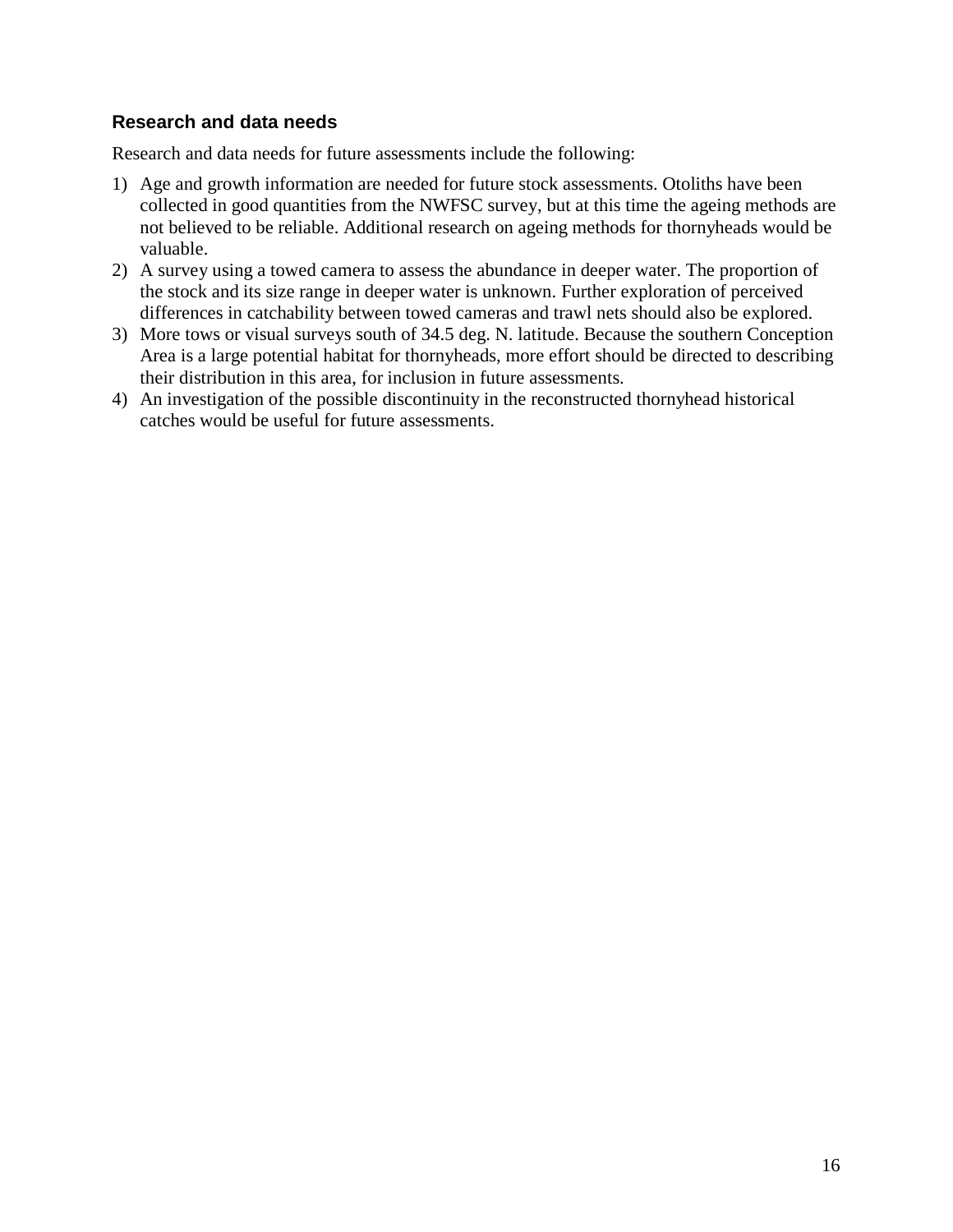|                                                        | 2009               | 2010               | 2011               | 2012               | 2013                 | 2014               | 2015               | 2016               | 2017               | 2018                 | 2019               |
|--------------------------------------------------------|--------------------|--------------------|--------------------|--------------------|----------------------|--------------------|--------------------|--------------------|--------------------|----------------------|--------------------|
| Commercial<br>landings (mt)                            | 1,171              | 1,359              | 926                | 871                | 1,094                | 926                | 772                | 673                | 838                | 371                  | $\rm NA$           |
| <b>Estimated Total</b><br>catch (mt)                   | 1,379              | 1,593              | 972                | 912                | 1,142                | 964                | 803                | 698                | 870                | 385                  | NA                 |
| OFL (mt)                                               | 3,766              | 3,671              | 3,571              | 3,483              | 4,788                | 4,915              | 5,008              | 4,797              | 4,571              | 4,339                | 4,112              |
| $ABC$ (mt)                                             | 2,626              | 2,560              | 2,495              | 2,430              | 942                  | 942                | 4,171              | 3,996              | 3,808              | 3,614                | 3,425              |
| $1-SPR$                                                | 0.5                | 0.54               | 0.36               | 0.33               | 0.38                 | 0.32               | 0.27               | 0.24               | 0.28               | 0.14                 | $\rm NA$           |
| Exploitation<br>rate (catch/age<br>$2+ \text{biomass}$ | 0.02               | 0.02               | 0.01               | 0.01               | 0.02                 | 0.01               | 0.01               | 0.01               | 0.01               | 0.01                 | NA                 |
| Age 2+ biomass<br>(mt)                                 | 65,827             | 66,957             | 67,398             | 67,937             | 67,212               | 67,177             | 67,270             | 64,616             | 62,483             | 60,732               | 59,304             |
| Spawning<br><b>Biomass</b><br>$-95%$                   | 25,705             | 26,771             | 27,689             | 28,698             | 29,436               | 29,744             | 29,782             | 29,593             | 29,231             | 28,688               | 28,389             |
| Confidence                                             | 10,863-            | 11,336-            | 11,669-            | 12,138-            | 12,458-              | 12,514-            | 12,476-            | 12,365-            | $12,205-$          | 11,949-              | 11,983-            |
| Interval                                               | 40,547             | 42,206             | 43,710             | 45,257             | 46,414               | 46,974             | 47,089             | 46,820             | 46,257             | 45,427               | 44,796             |
| Recruitment<br>$-95%$                                  | 67,170             | 68,454             | 92,717             | 132,555            | 129,423              | 129,705            | 129,740            | 129,567            | 129,232            | 128,718              | 128,428            |
| Confidence<br>Interval                                 | 27,834-<br>162,097 | 27,483-<br>170,503 | 35,502-<br>242,135 | 41,580-<br>422,583 | $40,853-$<br>410,013 | 40,943-<br>410,896 | 40,952-<br>411,025 | 40,894-<br>410,518 | 40,783-<br>409,511 | $40,610-$<br>407,981 | 40,528-<br>406,968 |
| Depletion (%)<br>$-95%$                                | 65.7               | 68.4               | 70.8               | 73.3               | 75.2                 | 76                 | 76.1               | 75.6               | 74.7               | 73.3                 | 72.5               |
| Confidence<br>Interval                                 | 46.8-84.5          | 48.8-88.0          | 50.3-91.2          | 52.2-94.5          | 53.5-96.9            | 53.8-98.2          | 53.7-98.5          | 53.3-98.0          | 52.5-96.8          | 51.5-95.1            | 51.3-93.7          |

**Table i. Summary table of the results.**